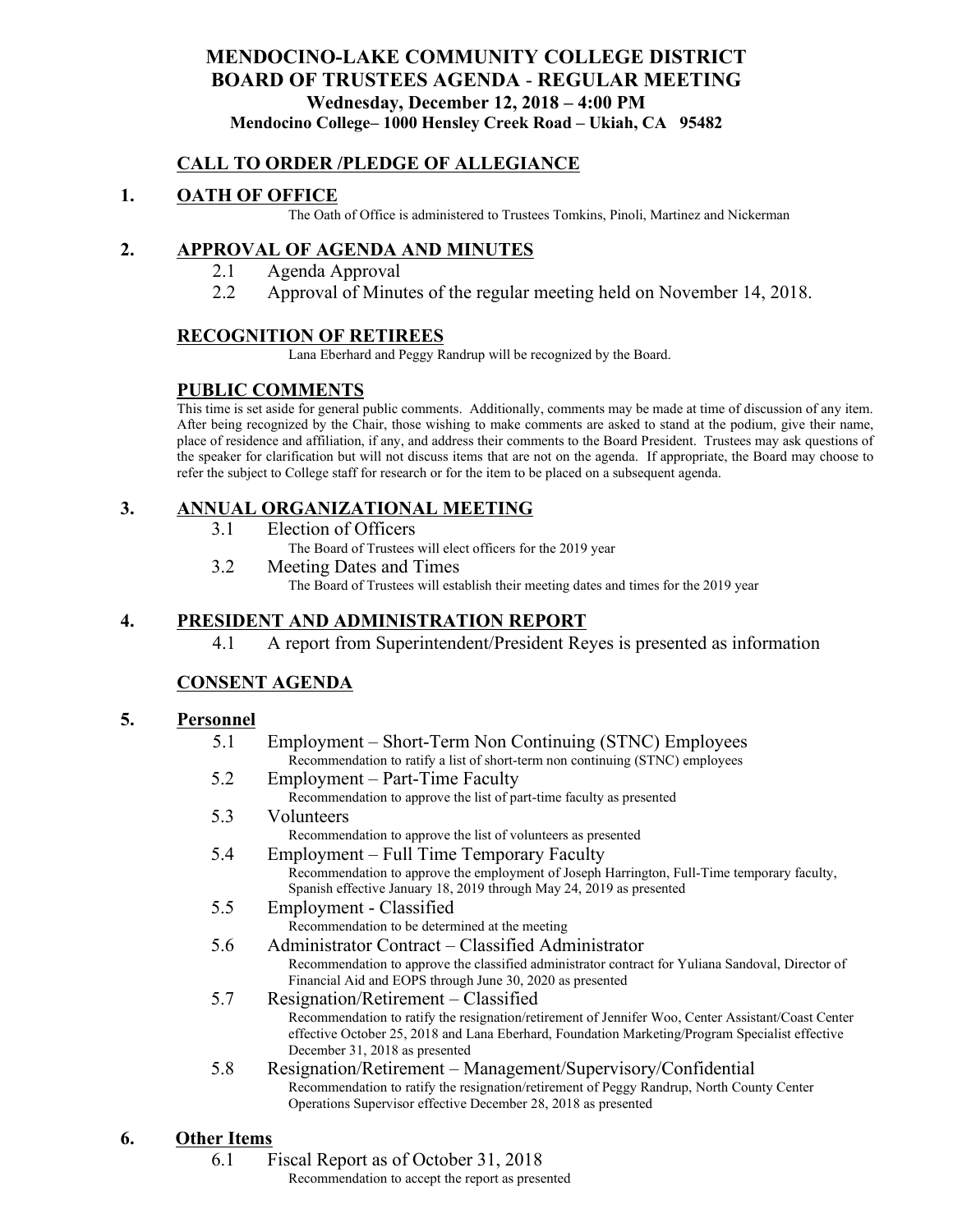6.2 Donations

Recommendation to accept the donated items as presented

## **7. ACTION ITEMS**

### 7.1 2017-18 Audit Report

Recommendation to receive the audit report presented by for the year ended June 30, 2018.

- 7.2 2019-20 Nonresident Tuition Recommendation to authorize the Assistant Superintendent/Vice President of Administrative Services to set the 2019-2020 nonresident tuition fee once the information is provided by the Chancellor's Office.
- 7.3 Notification of Classified Layoffs Resolution 12-18-01 Recommendation to adopt Resolution #12-18-01 – Notification of Classified Layoffs
- 7.4 Disaster Relief and Emergency Assistance Resolution 12-18-02 Recommendation to adopt Resolution #12-18-02 authorizing the Superintendent/President to provide information to the Federal Emergency Management Agency (FEMA), Governor's Office of Emergency Services and Mendocino County pertaining to any disaster.
- 7.5 Northern California Community College Self Insurance Authority (NCCCSIA) Resolution 12-18-03 – Designation of District Alternate Recommendation to adopt resolution #12-18-03 – Designation of District Alternate
- 7.6 Board Policy Additions and Revisions Second Reading Recommendation to adopt the Board policy additions and revisions as presented

# **8. BIG PICTURE**

8.1 Program and Initiative Overview

A presentation by Vice President Polak and Vice President Velasco

# **9. INFORMATIONAL ITEMS AND REPORTS**

- 9.1 Mendocino College Foundation, Inc.
	- 9.1.A Mendocino College Foundation informational report
	- 9.1.B Friends of the Mendocino College Coastal Field Station and Natural Sciences affiliate
- 9.2 Constituent Group Reports

Reports from constituent groups are presented as information

## 9.3 Student Housing

An update on student housing will be presented

9.4 Campus Climate and Student Engagement Update An update on the campus climate and student survey progress will be presented

### 9.5 Multi-Year Budget Projections

An update of the out year projections for the general fund unrestricted revenue and expenditures through the year 2023-24 are presented as information

# **10. TRUSTEE COMMUNICATIONS**

10.1 Trustee Reports

Written and oral reports from Trustees are presented as information

#### 10.2 Future Agenda Items Board discussion about topics to be included on future agendas

# **11. CLOSED SESSION**

- 11.1 Collective Bargaining/Meet and Confer GC 54957.6 Designated Representatives: Reyes, Polak, Cichocki, Velasco and Loria Employee Organizations: MCFT, MPFA, Management/Supervisory/Confidential, MLCCCBU and Superintendent/President
- 11.2 Conference with Legal Counsel Anticipated Litigation GC 54956.9(d) 1 case Case names unspecified: Disclosure would jeopardize anticipated settlement negotiations
- 11.3 Public Employee Discipline/Dismissal/Release GC 54957 Case names unspecified: Disclosure would jeopardize existing settlement negotiations
- 11.4 Public Employee Performance Evaluation GC 54957 Superintendent/President

# **RETURN TO OPEN SESSION**